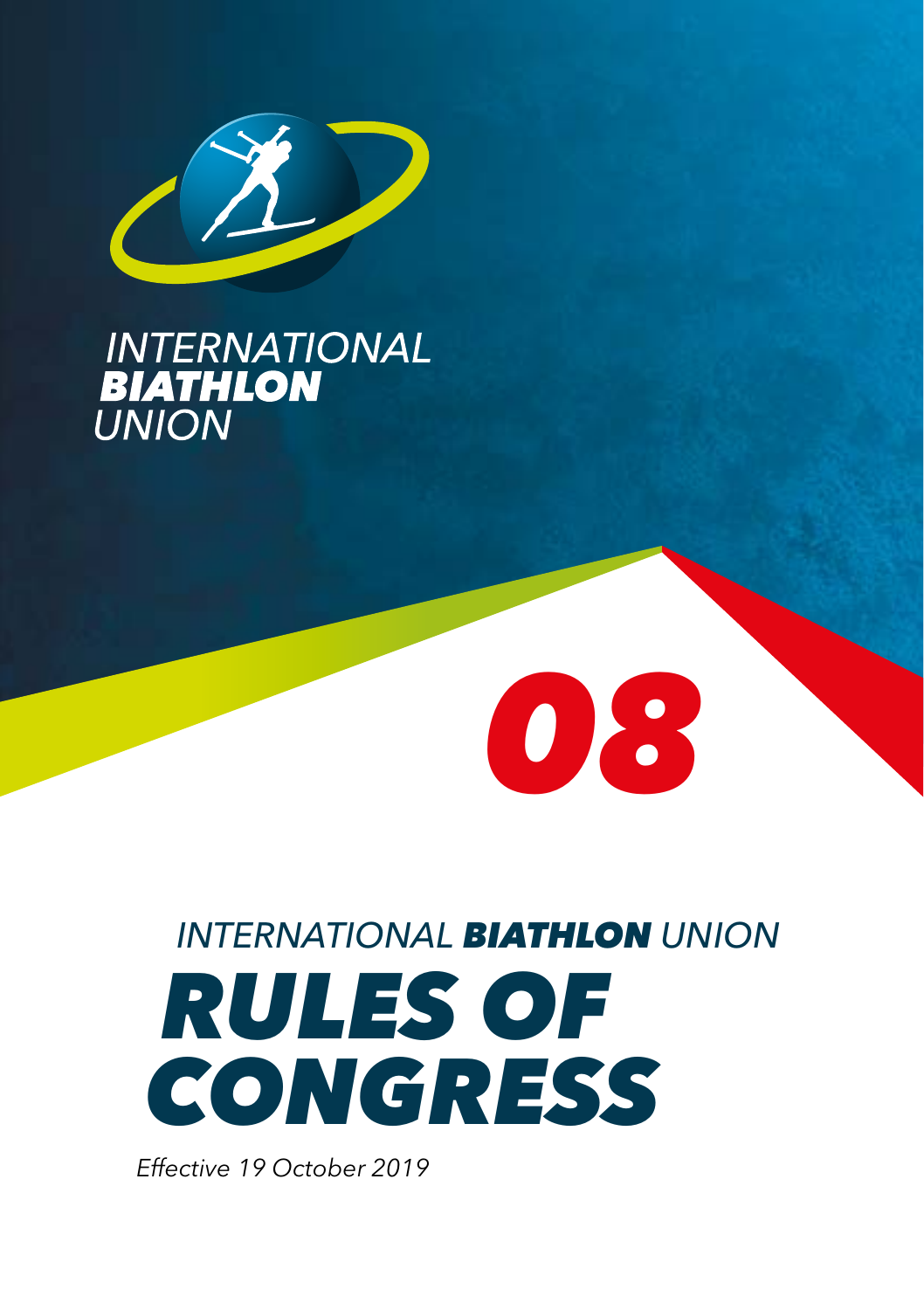# *TABLE OF CONTENTS*

# *PART I GENERAL PROVISIONS*

| 1. | Introduction                                                | 3 |
|----|-------------------------------------------------------------|---|
| 2. | <b>Attendees and Observers</b>                              | 3 |
| 3. | <b>Publicity</b>                                            | 4 |
| 4. | <b>Notice of Ordinary Congress meeting</b>                  | 4 |
| 5. | Agenda and handbook for Ordinary Congress meeting           | 4 |
| 6. | <b>Call and notice of an Extraordinary Congress meeting</b> | 5 |
| 7. | <b>Quorum for Congress meetings</b>                         | 5 |
| 8. | <b>Chairperson</b>                                          | 5 |
| 9. | <b>Running order</b>                                        | 6 |
|    | 10. Voting on motions                                       | 7 |
|    | 11. Errors                                                  | 7 |
|    | 12. Minutes                                                 | 7 |
|    | <b>PART II ELECTIONS</b>                                    |   |

| 13. Nominations for election    |  |
|---------------------------------|--|
| <b>14. Conduct of elections</b> |  |
| <b>15. Elections</b>            |  |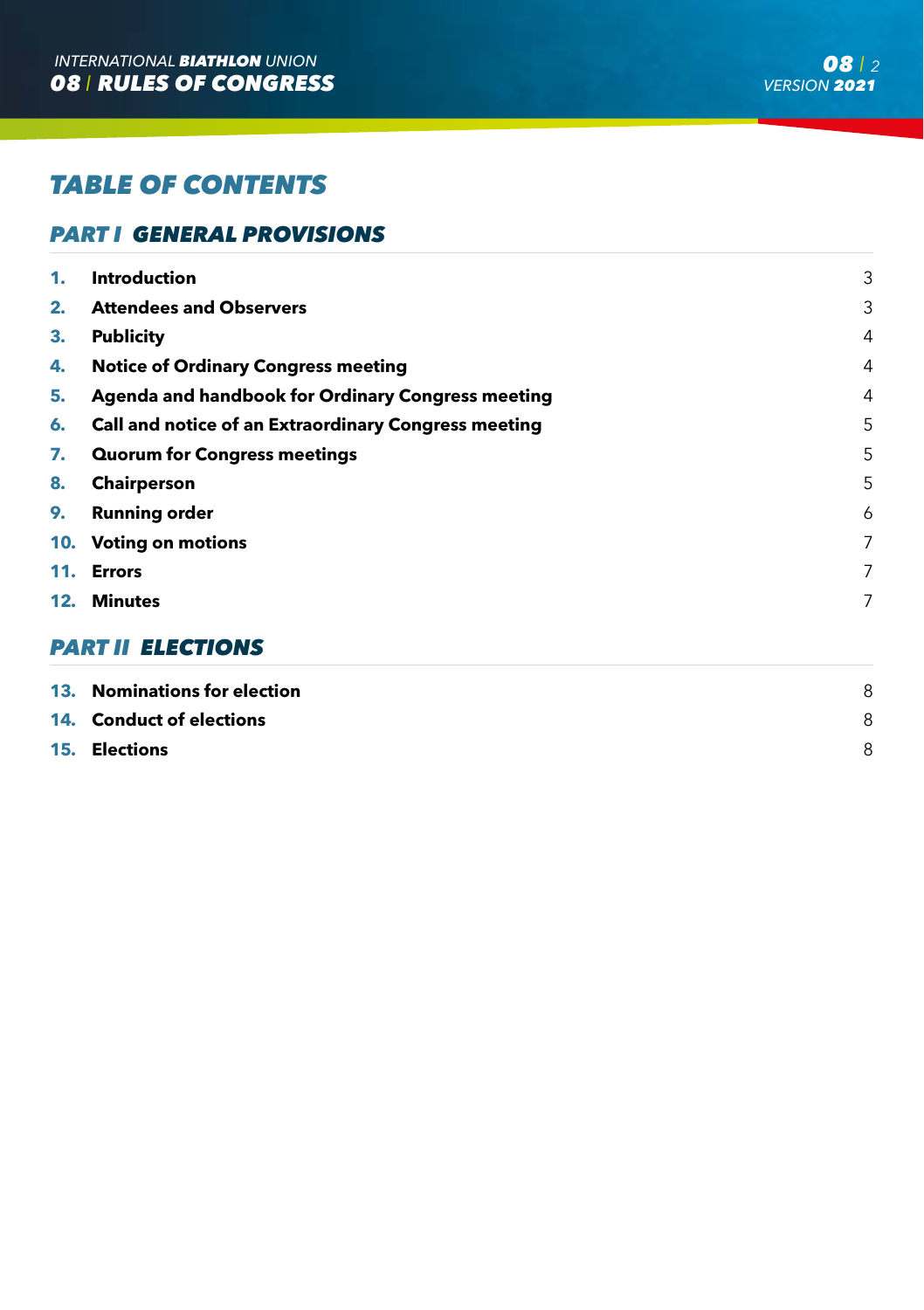### *PART I GENERAL PROVISIONS*

#### **1. Introduction**

**1.1** These Rules of Congress have been adopted at the Extraordinary Congress meeting taking place in October 2019, and may be amended from time to time by the Executive Board, subject to the ultimate authority of Congress. They supplement Part III of the Constitution, which establishes the composition and powers of Congress (Article 13) and also includes certain basic provisions about Congress meetings (Article 14), delegates at Congress meetings (Article 15), and voting at Congress meetings (Article 16). In case of any conflict between these Rules of Congress and the Constitution, the Constitution will prevail.

**1.2** These Rules of Congress will be effective from 19 October 2019. From that date, they supersede any previous IBU rules covering the same subject-matter.

**1.3** These Rules of Congress are governed by and will be interpreted in accordance with the laws of Austria and the rules of interpretation set out in Appendix 1 of the Constitution.

**1.4** Unless otherwise stated, defined words and terms used in these Rules (denoted by italicised text) bear the meaning given to them in the Constitution.

#### **2. Attendees and Observers**

**2.1** Executive Board members will have the right to attend and speak at meetings of Congress, but with no right to vote.

**2.2** The chairpersons of each of the Athletes' Committee, the Technical Committee, and the BIU Board, as well as the Head of the BIU, will have the right to attend and speak at meetings of Congress, but with no right to vote.

- **2.3** The following persons may attend Congress meetings as Observers:
- (a) Honorary Presidents and Honorary Members;
- (b) other members of the Athletes' Committee;
- (c) up to two representatives of each provisional NF Member and each Extraordinary Member;
- (d) the chairpersons of other Committees;
- (e) the Secretary General;
- (f) other IBU Staff, if requested by the Secretary General;
- (g) the Auditors;
- (h) persons who are candidates for election to the Executive Board who are not otherwise entitled to attend an Election Congress in another capacity; and
- (i) other persons invited by the Executive Board or the President, which may include advisors to the IBU and/or members of Committees.

**2.4** Observers (a) may speak at meetings of Congress only with the permission of the chairperson of Congress meeting (but during an Election Congress meeting no candidate for election may speak about themselves as a candidate, or request or permit any other person to speak in support of or against a person who is a candidate, other than as provided below); and (b) will have no right to vote.

#### **3. Publicity**

**3.1** Meetings of Congress are generally open to the public. Congress may however decide at any time by Simple Majority to close all or part of the meeting to the public, and whether and in what form to report the results of the closed session.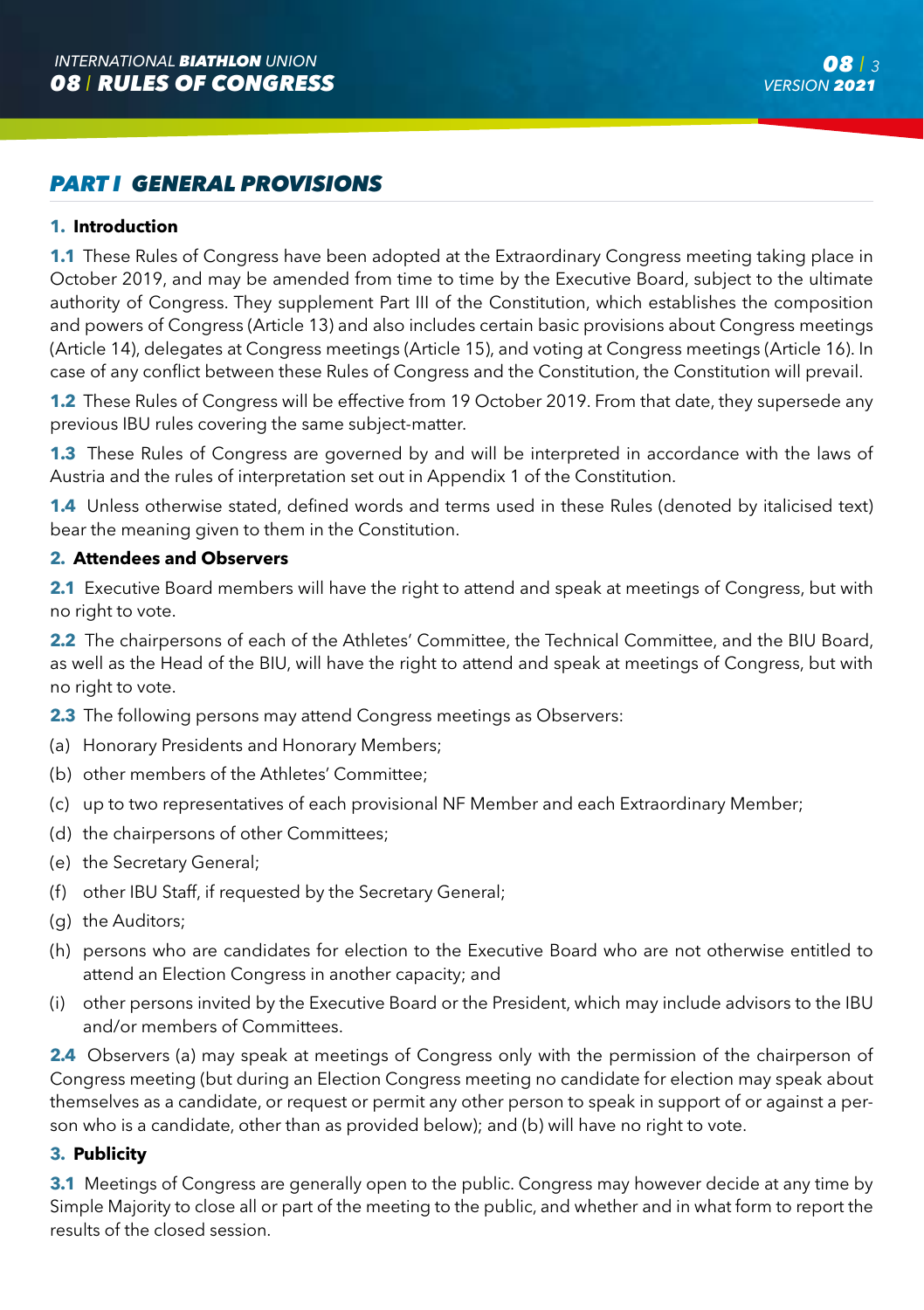**3.2** If the Congress meeting is open to the public, the Secretary General may permit any person to attend, provided they meet any registration requirements. Such persons may not speak or vote at the meeting.

#### **4. Notice of Ordinary Congress meeting**

**4.1** The Secretary General will give written notice of not less than 120 days of each Ordinary Congress meeting to all NF Members and others entitled to attend. Such notice will include:

- (a) the date, time and venue of the meeting;
- (b) registration forms and the date by which the registration forms must be returned (completed and signed by an authorised representative) to the Secretary General, registering the NF Member's delegates or the Observers (as applicable) for the meeting (being at least 90 days prior to the Ordinary Congress meeting);
- (c) motion forms and the date by which any proposed motions and other items of business of Congress must be submitted by full NF Members to the Secretary General (being at least ninety (90) days prior to the Ordinary Congress meeting); and
- (d) (if an Election Congress meeting) the positions to be elected, and the date by which nominations for such positions by full NF Members must be received by the Secretary General (being at least 90 days prior to the Election Congress meeting);

and may also include a provisional agenda fixed by the Executive Board.

#### **5. Agenda and handbook for Ordinary Congress meeting**

**5.1** The Executive Board will fix the final agenda for the Ordinary Congress meeting, stating the nature of business to be transacted there.

**5.2** The agenda will be sent by the Secretary General to the NF Members and registered Observers no less than thirty (30) days before the meeting, together with a handbook for the meeting. The handbook will include the following:

- (a) the annual Executive Board report, including the audited financial statements and Auditor's report for the preceding two financial years;
- (b) the annual reports from each of the Vetting Panel and the BIU Board for the two years prior to the meeting;
- (c) any motion(s) proposing to amend the Constitution or to approve Reserved Rules or to amend or annul other Rules;
- (d) a list of persons who have been nominated to stand in any election(s) to be conducted at the meeting;
- (e) a list of persons to be approved at the meeting as members of the BIU Board or as Auditors;
- (f) details of the voting rights of each full NF Member at the meeting; and
- (g) any other items of business that have been properly submitted in accordance with the Constitution for consideration at the meeting.

**5.3** Subject to Rule 5.4, any matter that is not included in the agenda sent to the NF Members in accordance with Rule 5.2 may only be considered and voted upon at the meeting if agreed by motion passed by Special Majority.

**5.4** Motions to amend the Constitution, to approve, amend or annul Rules, to set membership fees, or to dissolve the IBU or merge it with another association, may only be discussed and voted on at a meeting of Congress (whether in their original form or in the form of an amendment that has been agreed by motion passed by the requisite majority at the Congress meeting) if they have been submitted before the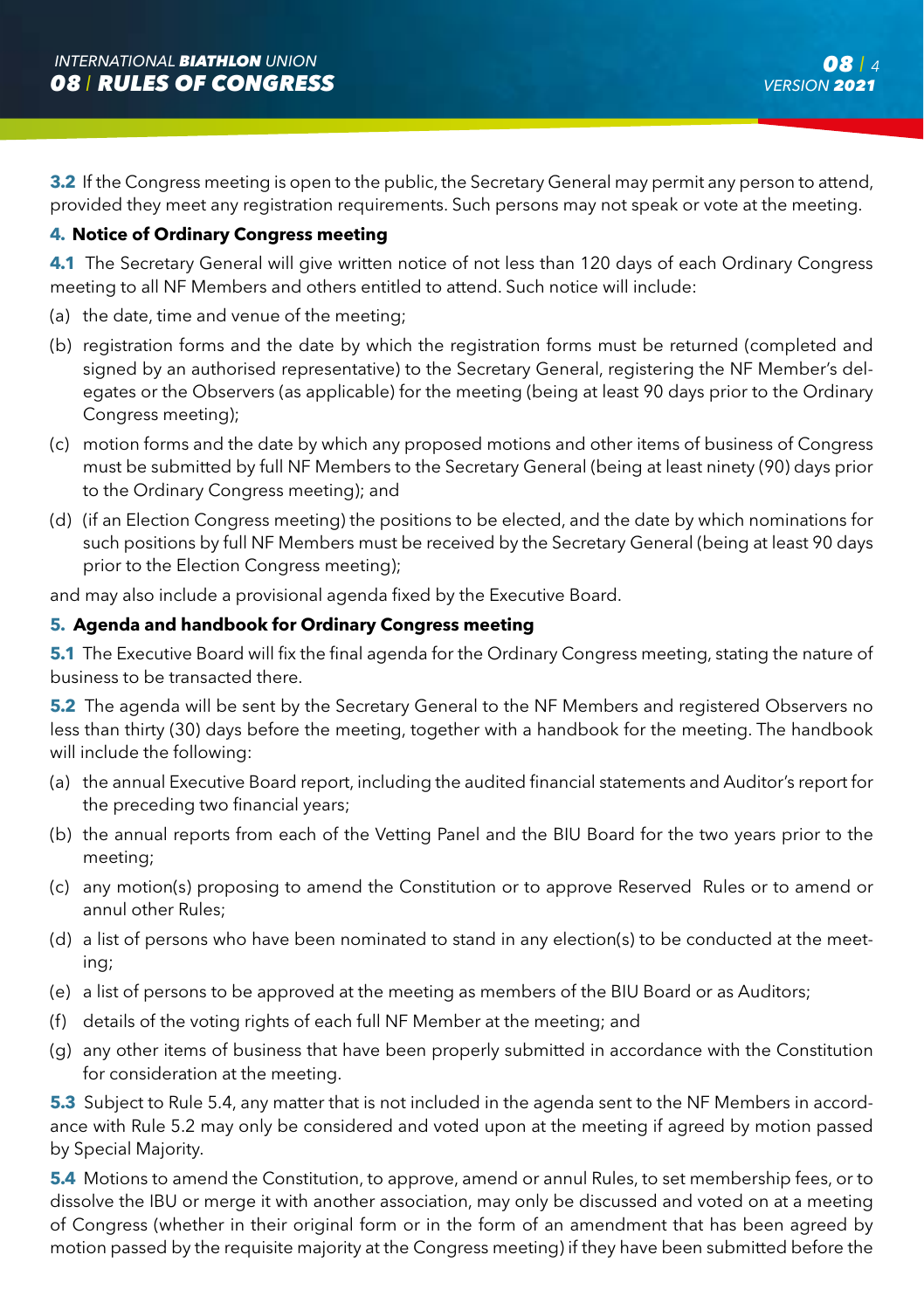set deadline and included in the final agenda distributed in accordance with Rule 5.2. Otherwise, such motions will be included in the agenda of the next Congress meeting.

#### **6. Call and notice of an Extraordinary Congress meeting**

**6.1** A written request to call an Extraordinary Congress meeting is to be sent to the Secretary General and must state:

- (a) the specific purpose for which the Extraordinary Congress meeting is being called; and
- (b) the specific motion(s) on which the NF Members will be asked to vote.

**6.2** On receipt of a request to call an Extraordinary Congress meeting, the Executive Board will fix without delay the date and venue for such meeting. The date fixed must be no less than 60 days and no more than ninety (90) days after receipt of the request.

**6.3** The Secretary General will give notice of not less than 60 days to all NF Members and others entitled to attend the Extraordinary Congress meeting of:

- (a) the date, time and venue of the Extraordinary Congress meeting;
- (b) the specific purpose for which the meeting is being called and any proposed motion(s) that have been properly submitted for consideration; and
- (c) the date by which the registration forms enclosed with the notice for the registration of delegates or Observers (as applicable) must be received by the Secretary General, completed and signed by an authorised representative (which date will be no less than thirty (30) days prior to the date of the meeting).

**6.4** The Secretary General will send an agenda for the Extraordinary Congress meeting to NF Members and registered Observers no less than fourteen (14) days before the date of the meeting. The agenda will be limited to the business for which the Extraordinary Congress meeting has been called.

#### **7. Quorum for Congress meetings**

**7.1** No business will be transacted at any meeting of Congress unless a quorum is present at the time specified in the notice of the meeting for the start of the meeting and at all times during the meeting.

**7.2** The quorum for a meeting of Congress will be voting delegates representing no less than one half of the total number of full NF Members in Good Standing and therefore holding a right to vote in accordance with Article 7.1.3 of the Constitution. However, no decision may be taken on the amendment of the Constitution or on the dissolution or merger of the IBU unless voting delegates representing at least twothirds of all such full NF Members are present at the time of the call for this item on the agenda.

**7.3** If a quorum is not obtained within 30 minutes of the scheduled commencement time of the meeting of Congress, then the meeting will be adjourned to a later time on that day, or the next day, at a time and place determined by the Executive Board. If still no quorum is obtained at the adjourned Congress meeting, the members present at such adjourned Congress meeting are deemed to constitute a valid quorum.

#### **8. Chairperson**

**8.1** Subject to Rule 8.2, the President will chair meetings of Congress. If the President is unavailable, the Vice-President will chair the meeting. If the Vice-President is not available, the members of the Executive Board attending the meeting will elect a chairperson from among their number.

**8.2** In an Election Congress, the chairperson of the Congress meeting will vacate the chair for the period of any election of a position for which they are seeking election. For the period of such vacation, the Vice-President will assume the chair, unless they are also seeking election for the same position, in which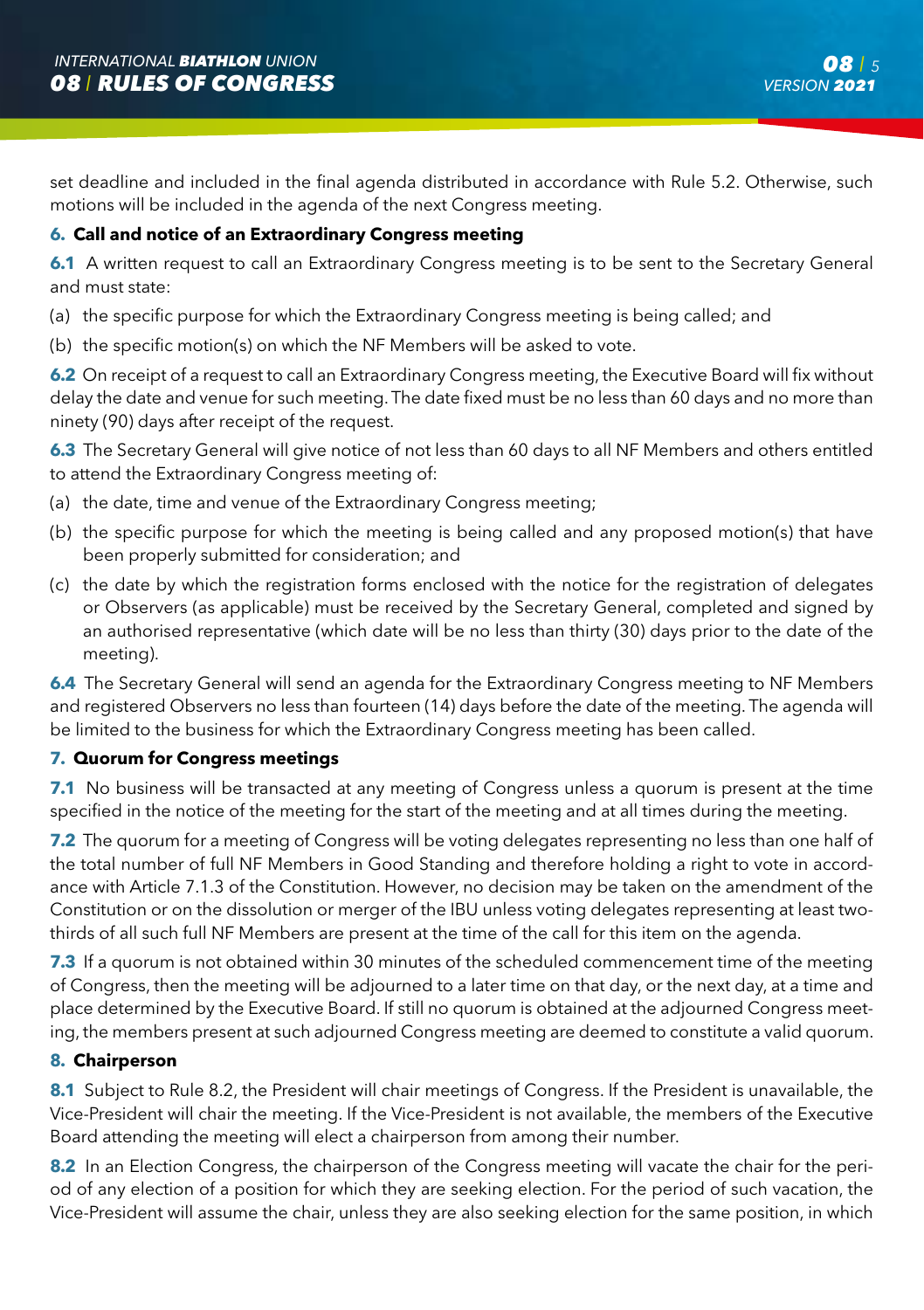case the members of the Executive Board attending the meeting will elect a chairperson from among their number for that period.

- **8.3** The chairperson has control of the Congress meeting and will:
- (a) preserve the order of the meeting, which may include removing any person from the meeting who is in breach of these Rules or the Constitution. If the person removed is the voting delegate of an NF Member, that NF Member will lose the right to vote at that meeting, even if it has another delegate present at the meeting;
- (b) ensure the Constitution and these Rules are adhered to;
- (c) decide on any points of order or any other procedural matters in accordance with the Constitution and these Rules, including deciding on whether a motion has been properly made, who may speak in respect of a motion, and any time-limits on interventions; and
- (d) decide on any matter of procedure during a Congress meeting where the Constitution or these Rules make no provision or insufficient provision.

**8.4** The decision of the chairperson on procedural matters at a Congress meeting is final, and is not open to debate at the Congress meeting. Nor is it subject to any right of appeal or other challenge.

#### **9. Running order**

**9.1** The order in which items on the agenda proceed at an Ordinary Congress meeting will be decided by the chairperson, but will usually be as follows:

- (a) Opening and welcome by the chairperson.
- (b) Roll call and first announcement of voting strength of the NF Members.
- (c) Approval of the minutes of the previous Ordinary Congress meeting and of any Extraordinary Congress meetings held in the intervening period.
- (d) If notified, motions relating to the admission, suspension, expulsion, or reinstatement of NF Members.
- (e) Second announcement of voting strength (which will include any changes in membership resulting from Rule 9.1(d)).
- (f) Receipt and approval of the annual report of the Executive Board, which includes the audited financial statements and the Auditors' report for the preceding two financial years.
- (g) Receipt and approval of the annual reports from the Vetting Panel and the BIU Board, which includes any funding request made by the BIU Board in accordance with Article 30.5 of the Constitution.
- (h) Appointment of a three-person committee (the Election Committee) by Congress on the proposal of the chairperson, to ensure the correct conduct of elections, in accordance with Rule 14.1.
- (i) Appointment of tellers by Congress on the proposal of the Executive Board, to assist in the distribution of ballots and counting of election votes (see Part II of these Rules of Congress).
- (j) Elections (if an Election Congress):
- (i) President;
- (ii) Vice-President;
- (iii) Other Executive Board members;
- (iv) Technical Committee members.
- (k) Approval of members of the BIU Board.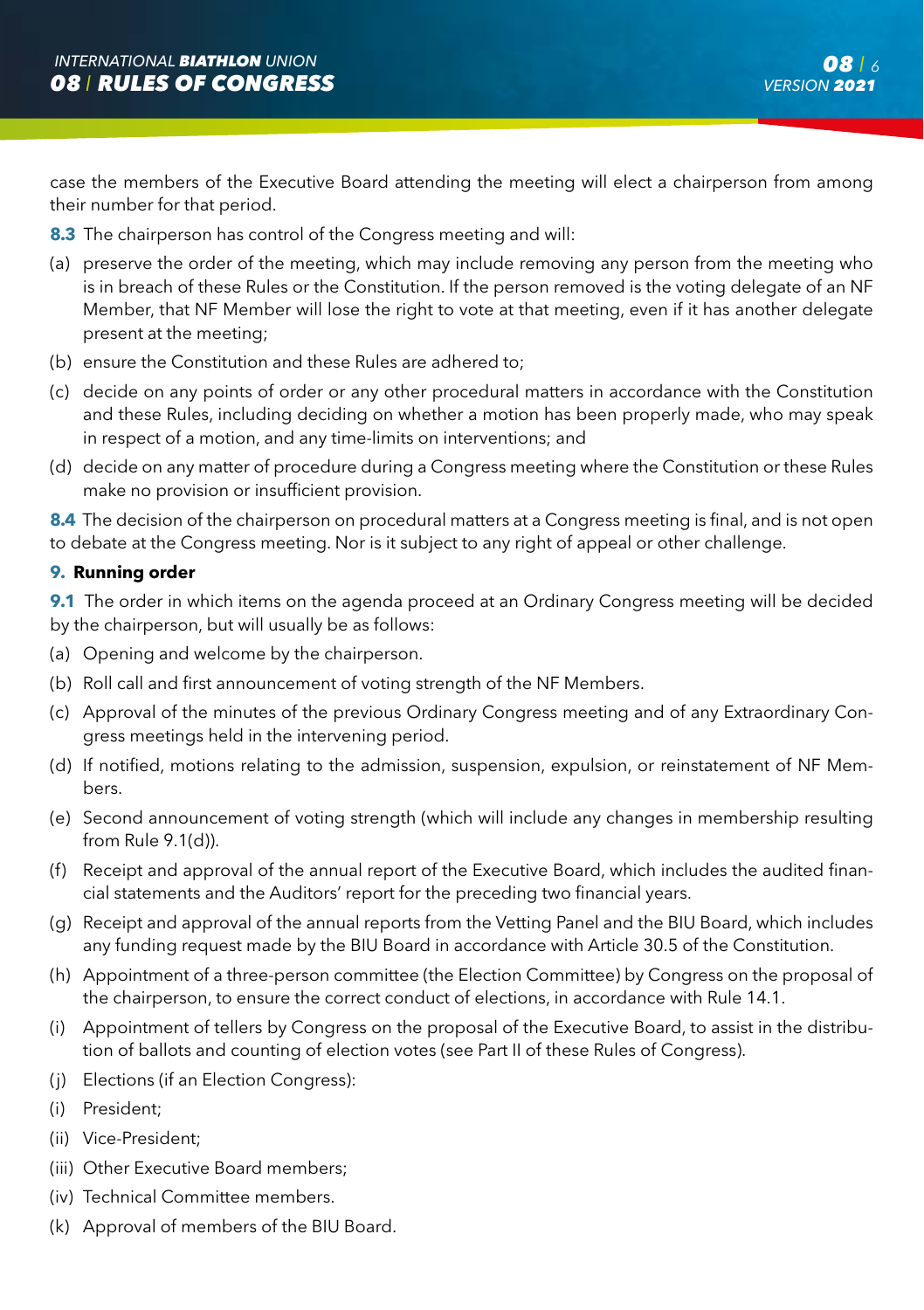- (l) If an Ordinary Congress, motions addressing any vacancies.
- (m) Appointment of the Auditors, on the recommendation of the Executive Board.
- (n) Motions for the host of the next Biathlon World Championship and for the host of the next Ordinary Congress meeting.
- (o) If notified, motions proposing amendments to the Constitution.
- (p) If notified, motions seeking approval of Reserved Rules.
- (q) If notified, motions seeking amendment or annulment of any other Rules.
- (r) If notified, any other motions.
- (s) Grants of Honorary Membership and/or Extraordinary Membership.
- (t) Closing.

#### **10. Voting on motions**

**10.1** Motions must be submitted as stipulated in the Constitution.

**10.2** The correct conduct of voting on motions is the responsibility of the chairperson of the Congress meeting. The chairperson may conduct voting on motions by a show of hands or by a poll. If a vote is conducted by show of hands and the outcome is unclear, the vote will be conducted again but by poll. If five or more NF Members so request, voting on a motion will be conducted by poll. If NF Members so decide by Simple Majority, voting on a motion will be conducted by secret ballot.

**10.3** To be valid and counted, a vote (a) must be cast by the voting delegate representing the NF Member in question, who must be present at the Congress meeting at the time of the vote; (b) may not be cast by proxy or by letter; (c) may not be an abstention, or left blank, or spoiled, or unintelligible.

**10.4** Any objection to voting - e.g., that a person does not have right to vote, or that votes have been counted that should not have counted, or that votes that should have counted have not been counted – must be made at the meeting at which the vote was taken in order to be valid. The objection will be resolved by the chairperson, whose decision will be final and not subject to challenge.

#### **11. Errors**

**11.1** Any irregularity, error or omission in notices, agendas, and/or relevant papers for a meeting of Congress or otherwise in the organisation of a meeting of Congress will not invalidate the meeting nor prevent Congress from considering the business of the meeting provided that:

- (a) the chairperson of the meeting decides in his/her discretion that it is appropriate for the meeting to proceed despite the irregularity, error or omission; and
- (b) a motion to proceed is carried by Special Majority.

#### **12. Minutes**

**12.1** Video and/or audio recordings will be made of Congress meetings and retained by the IBU.

**12.2** Minutes will be kept of each meeting of Congress and made available to all NF Members, attendees and Observers at the meeting within one month of the meeting.

**12.3** Objections to the minutes must be raised in writing within one month of their publication. If no written objection is received by the Secretary General by that deadline, the minutes will be deemed approved. If any written objections are received by the Secretary General to the minutes by that deadline, they will be discussed at the next Congress.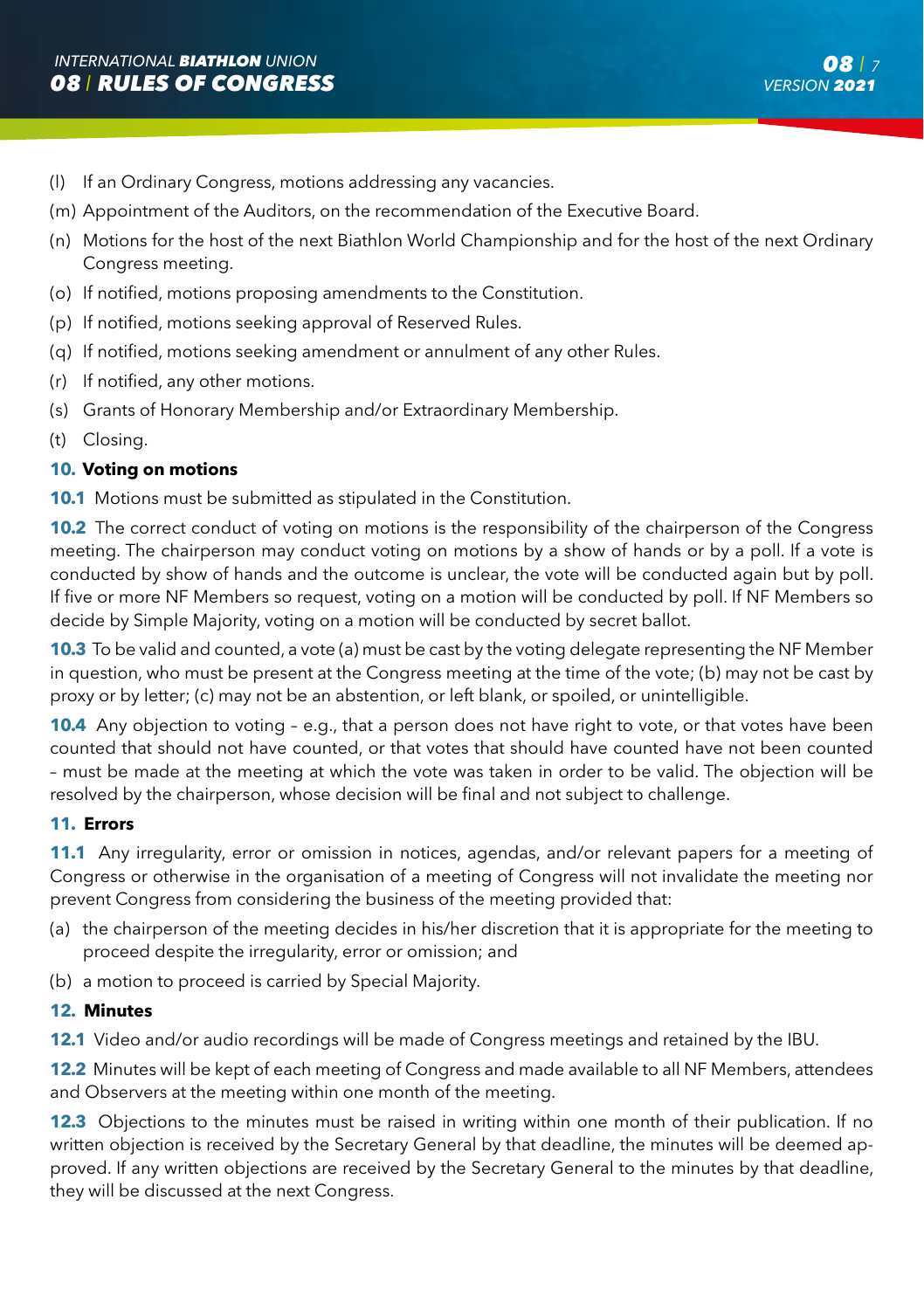## *PART II ELECTIONS*

#### **13. Nominations for election**

**13.1** Nominations for election must be submitted in accordance with Article 17 (Executive Board) and Article 26.2 (Technical Committee) of the Constitution and Rule 4.1(d), above. They must be signed by the president or secretary general of the nominating NF Member, and must be accompanied by the written consent of the nominee.

**13.2** The personal presence of a nominated candidate at the Election Congress meeting is desirable but is not mandatory.

**13.3** If there is no nominated candidate for a particular position, the full NF Members present at the Election Congress meeting may nominate a candidate who is present at the Congress by a Special Majority and proceed with the election. If the candidate is elected, the Vetting Panel will vet the candidate as soon as possible after the Election Congress meeting to confirm his/her Eligibility.

#### **14. Conduct of elections**

**14.1** The correct conduct of elections is the responsibility of the Election Committee appointed by Congress upon the proposal of the chairperson of the Congress, with one member nominated as chairperson of the Election Committee.

**14.2** Prior to the elections, (a) each candidate for election to the Executive Board who is present at the Congress meeting will be given an equal opportunity to make a presentation to Congress on their credentials and their vision and objectives for their term if elected; and (b) thereafter the chairperson of the Election Committee will explain the voting procedures, including the criteria for a vote to be valid.

**14.3** The elections will be conducted in the order stated in the agenda and in compliance with the Constitution and these Rules.

**14.4** Elections will be conducted by secret ballot using ballot papers or electronic voting devices that have been certified for this purpose, save that if the number of candidates equals the number of positions to be filled, Congress may decide by Simple Majority to vote by a show of hands or by acclamation.

**14.5** The voting system and the conduct of voting are to be checked and monitored by the tellers of the votes. If more ballot papers or electronic votes are returned than were distributed, the vote is invalid and a new vote will be held.

**14.6** Votes by ballot will be counted confidentially by the Election Committee and the tellers of the votes.

**14.7** The results of the election will be announced by the chairperson of the Election Committee, who will also sign the results sheets. No succeeding vote should take place until the result of the previous vote is known and announced. The number of votes polled for each candidate will be published on the IBU's website after the Election Congress meeting.

**14.8** The signed result sheets will be preserved along with any ballot papers for 100 calendar days after the Election Congress meeting and then destroyed.

#### **15. Elections**

**15.1** Executive Board:

- (a) The President is to be elected first.
- (b) The Vice-President is to be elected next.
- (c) The Treasurer is to be elected third.